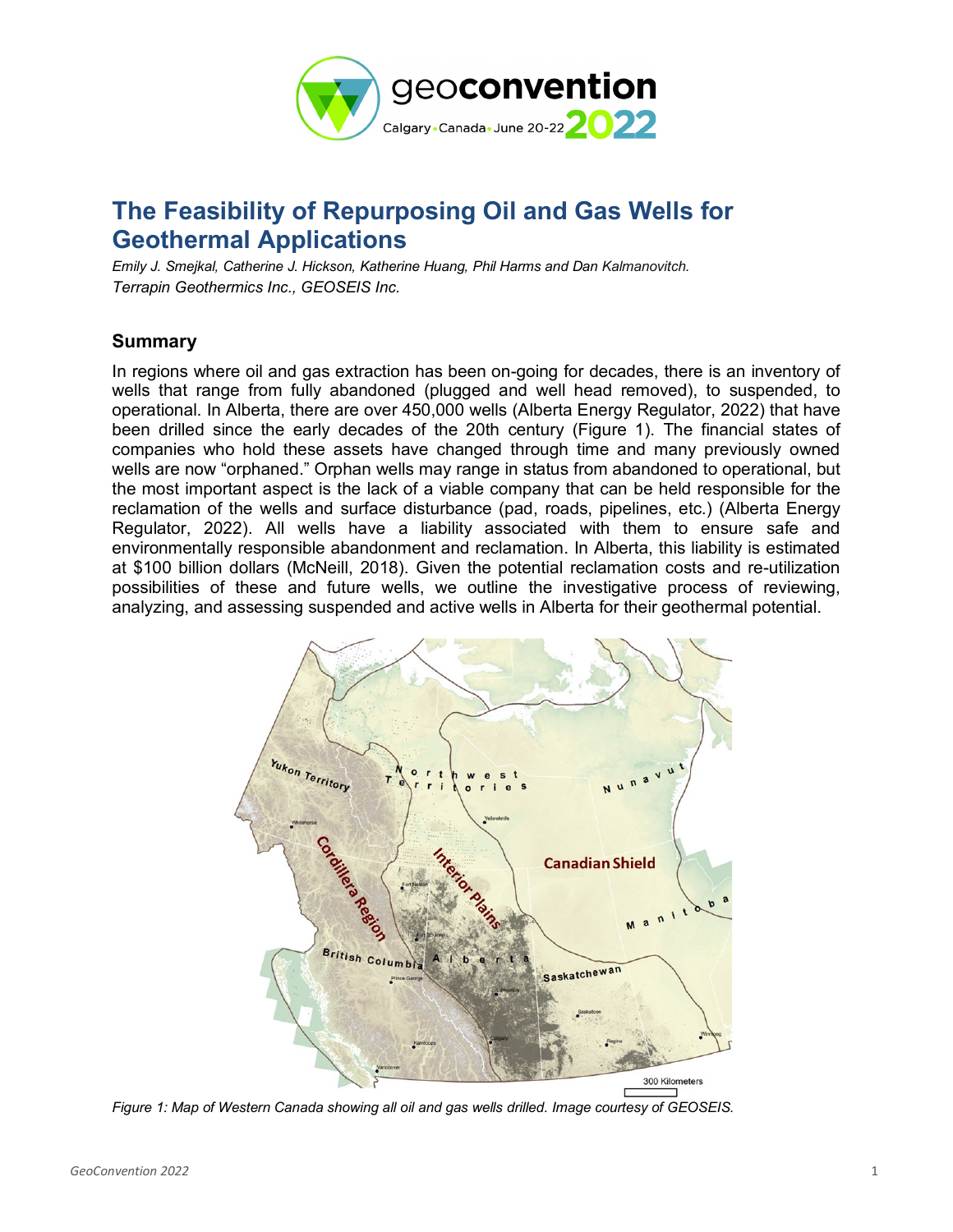

### **Workflow**

Repurposing can refer to a variety of activities with respect to oil and gas well sites. The surface rights, facilities, equipment, and subsurface exploitation rights all have potential to be repurposed (Cameron & Morrison, 2020). Our team will focus on the potential for oil and gas wells or pools to be converted to geothermal energy extraction. Many factors must be considered to create a robust screening and ranking system for candidates, which include wells and pools of wells. Our Phase 1 work will use a multidisciplinary approach using publicly available downhole and production information to evaluate the candidates. This first pass will remove wells with known downhole problems (corrosion, casing damage, vent flows, etc.) from further consideration. Orphan wells will be included in the initial filtering, but we expect that very few will meet the requirements for repurposing. However, these wells provide important data about the subsurface conditions at the location where they were drilled. This information will be important in informing the decision as to the potential of that site, even if the well itself cannot be used.

Following the initial screening for downhole problems, wells the candidates will then be evaluated for fluid production and downhole temperature. To be viable for geothermal heat generation, the candidates need to produce fluids at high flow rates (>10L/s) and temperatures of at least 40⁰C (Butler, 2010). A list of potential screening criteria is shown in [Table 1.](#page-2-0)

| Category    | <b>Criteria</b>                              | <b>Requirements</b>                                                                 |
|-------------|----------------------------------------------|-------------------------------------------------------------------------------------|
| Engineering | <b>Well Depth</b>                            | > 2 km                                                                              |
| Engineering | <b>Historical</b><br><b>Production Rates</b> | Fluid rate (all fluids) > 864 $m^3$ /day (10 L/s)                                   |
| Engineering | Well Age                                     | Younger is better                                                                   |
| Engineering | Casing Integrity                             | Good cement bond, no scaling, no corrosion, no casing<br>breaks                     |
| Engineering | <b>Produced Fluids</b>                       | Oil/water > gas                                                                     |
| Engineering | <b>Well Orientation</b>                      | Horizontal > vertical                                                               |
| Engineering | <b>Casing Diameter</b>                       | Larger > smaller                                                                    |
| Geographic  | <b>Well Location</b>                         | Community proximity, infrastructure proximity,<br>environmental considerations      |
| Geographic  | <b>Surface Facilities</b>                    | Utilities tie in, road access, pad size, existing facilities                        |
| Geologic    | <b>Bottom Hole</b><br>Temperature            | > 70°C (but temperatures as low as 40°C may be useful)                              |
| Geologic    | <b>Potential Reservoir</b><br>Formation      | Fractured limestone > Limestone > Sandstone > Shale                                 |
| Geologic    | Completed<br>Formation                       | High porosity and permeability                                                      |
| Regulatory  | <b>Well Status</b>                           | Well is not abandoned, well has been inactive < 12<br>months, well is not suspended |
| Regulatory  | <b>Well Owner</b>                            | Interested in green energy transition                                               |
| Regulatory  | Environmental                                | No past leaks/spills (liability issues)                                             |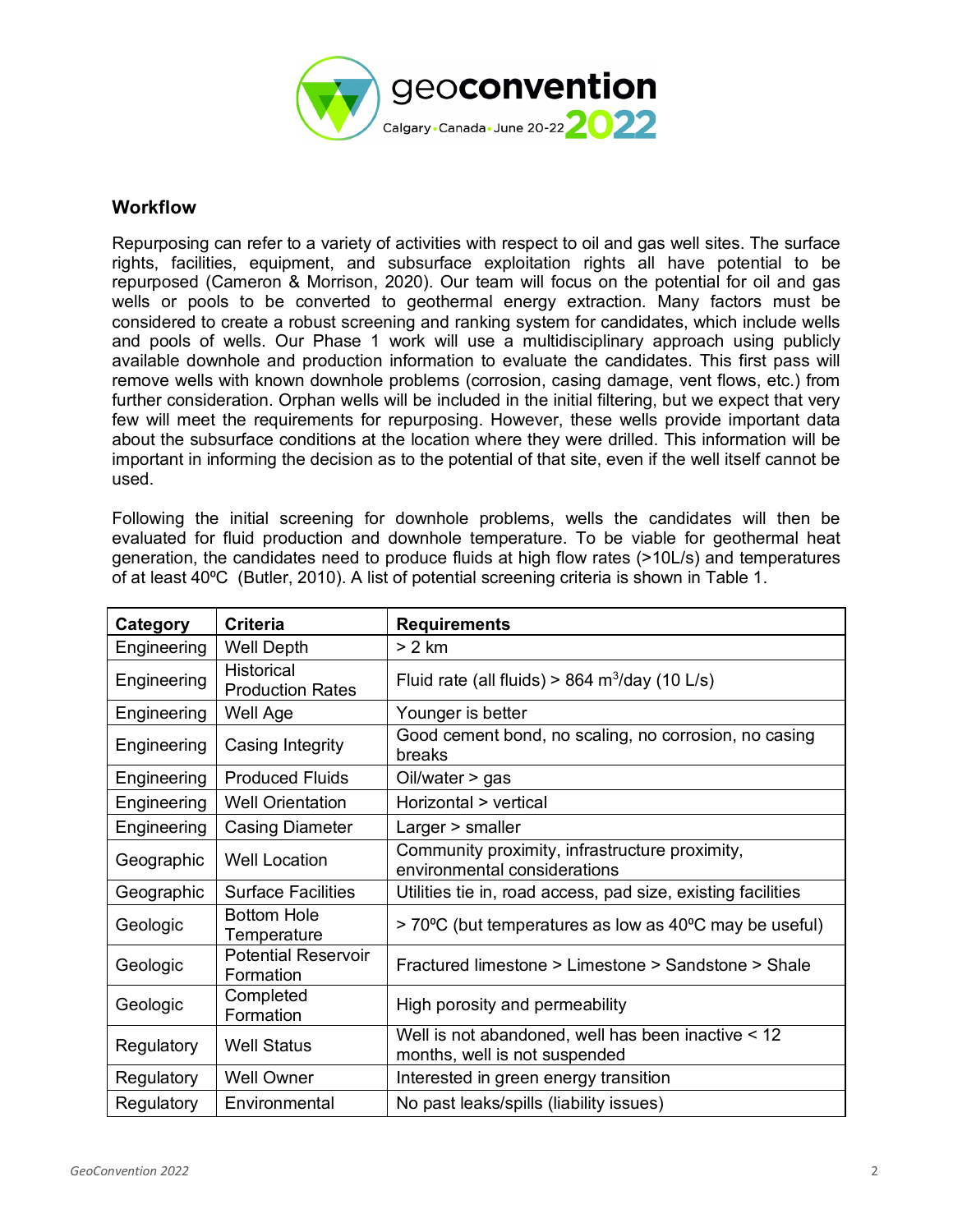

<span id="page-2-0"></span>*Table 1: A list of potential screening criteria an oil or gas well to be repurposed for geothermal energy use.* 

Only candidates that both meet the screening criteria and can be re-entered at a low cost will be considered for Phase 2 of the study. This phase will create a prioritized list of candidates, using a multidisciplinary geospatial approach. Candidates will be targeted for a variety of potential uses such as co-production, wellbore re-entry, and direct heat production [\(Figure 2\)](#page-2-1). They also must be near communities or industrial centers to ensure a market for the geothermal energy generated. Rural, remote, and Indigenous communities stand to benefit most from geothermal energy use. Direct use projects [\(Figure 2\)](#page-2-1) such as greenhouses, drying facilities, aquaculture and community heating have many potential socio-economic benefits for these communities (Hoicka & MacArthur, 2018). Community and industry engagement will be key to ensuring successful repurposing of oil and gas infrastructure.

Once a short-list of candidates has been established, each will need to be tested to verify their geothermal potential. This will involve casing and cement inspection, bottom hole temperature measurements, cased hole logging, and produced fluid analysis. These analyses will require the cooperation of the wellbore operator and the Alberta Energy Regulator. Because the wells in Alberta were drilled and completed for oil and gas extraction purposes, existing public data may not capture their geothermal potential.



<span id="page-2-1"></span>*Figure 2: Repurposing options for existing oil and gas wells and potential uses for the captured geothermal energy.*

Work to re-purpose existing oil and gas wells is already underway worldwide (Figure 3) (Duggal, et al., 2022). The Huabei Field in China has been operating a pilot power plant on the coproduction of oil and geothermal since 2011. It produces 400 kW gross power coproduction, 310 kW of which is geothermal (Xin, Liang, Hu, Kewen, & Li, 2012). Recently, the DOE announced funding for a project in Nevada, U.S.A., which is a partnership between Transitional Energy and Grant Canyon Oil & Gas (Office of Energy Efficiency & Renewable Energy, 2022). In this repurposing project the operator maintains the well liability of the existing oil wells, and the pool is repurposed for coproduction, and eventually transitioned to renewable geothermal power (Tansitional Energy LLC, 2022). In Alberta, Canada, Futera Power has developed a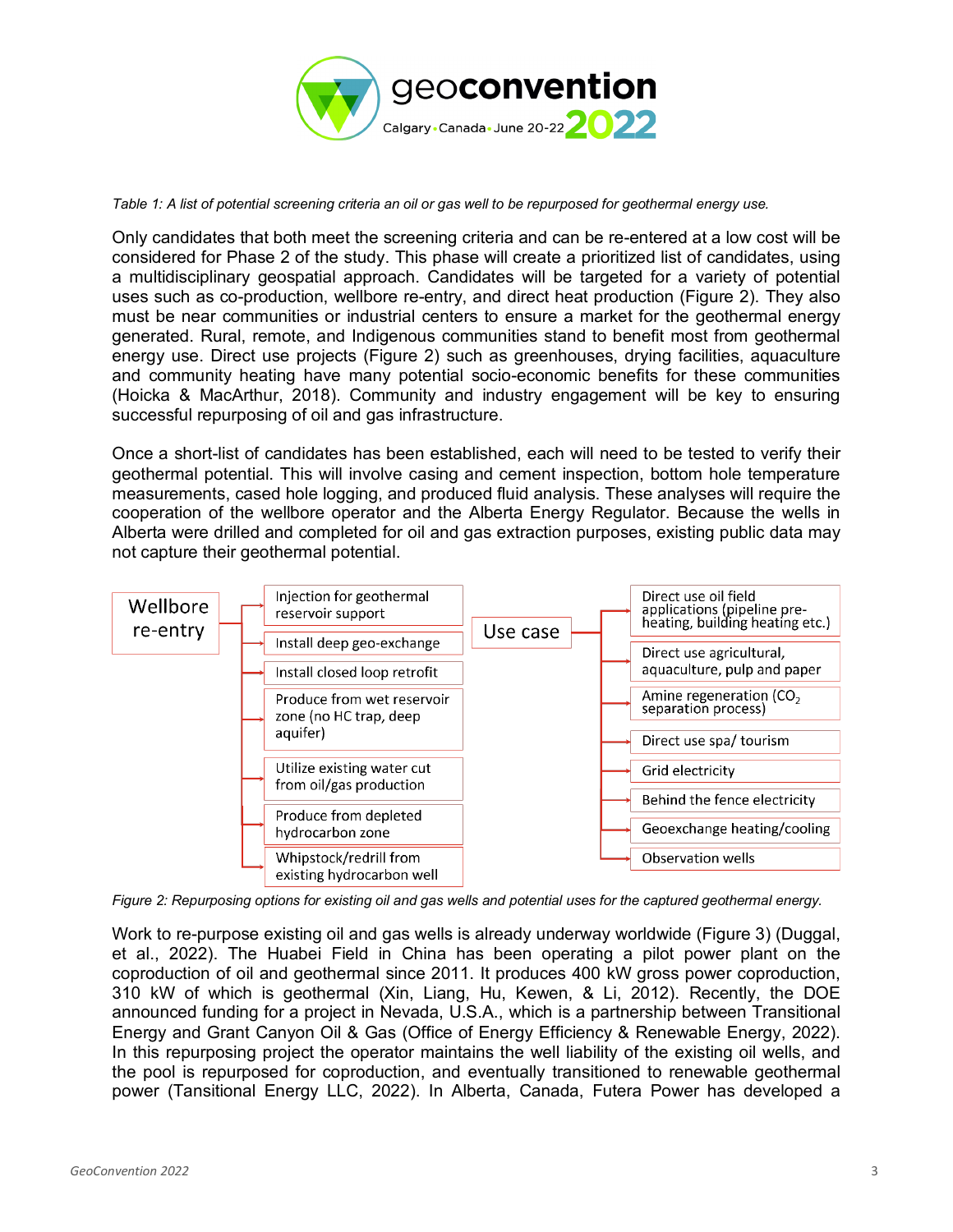

natural gas / geothermal coproduction power plant using existing natural gas wells to generate 21 MW of electricity, 30% of which will come from geothermal energy (Futera Power, 2022).



Fig. 1. Worldwide hydrocarbon fields analysed for geothermal operation.

*Figure 3: Map showing worldwide hydrocarbon fields that have been analyzed or piloted for geothermal operation. (Duggal, et al., 2022)*

#### **Conclusions**

The lower CAPEX and shorter, less complicated development timeframes of these repurposing projects are more amenable for targeted smaller communities to initiate. With the substantial number of oil and gas wells in Alberta, there are major benefits for evaluating the potential for repurposing to geothermal. Even if the well cannot be repurposed, the information gained through the drilling and production of that well is valuable, as is the disturbed site and access route (including pipeline right aways) that the well sits on. By reusing these disturbed sites, cost saving is possible, and the environmental footprint of the project is reduced.

While it will be possible to repurpose some wells; it will require detailed, multidisciplinary work to find viable candidates. Thankfully, much of the data required for this analysis is publicly available. Numerous pools in Western Canada are on the fringe of power production potential and have high direct use heat potential. Synergies between these energy sources and industrial operations could be a win-win for geothermal development and oil and gas operations, especially where grid electrification is unavailable.